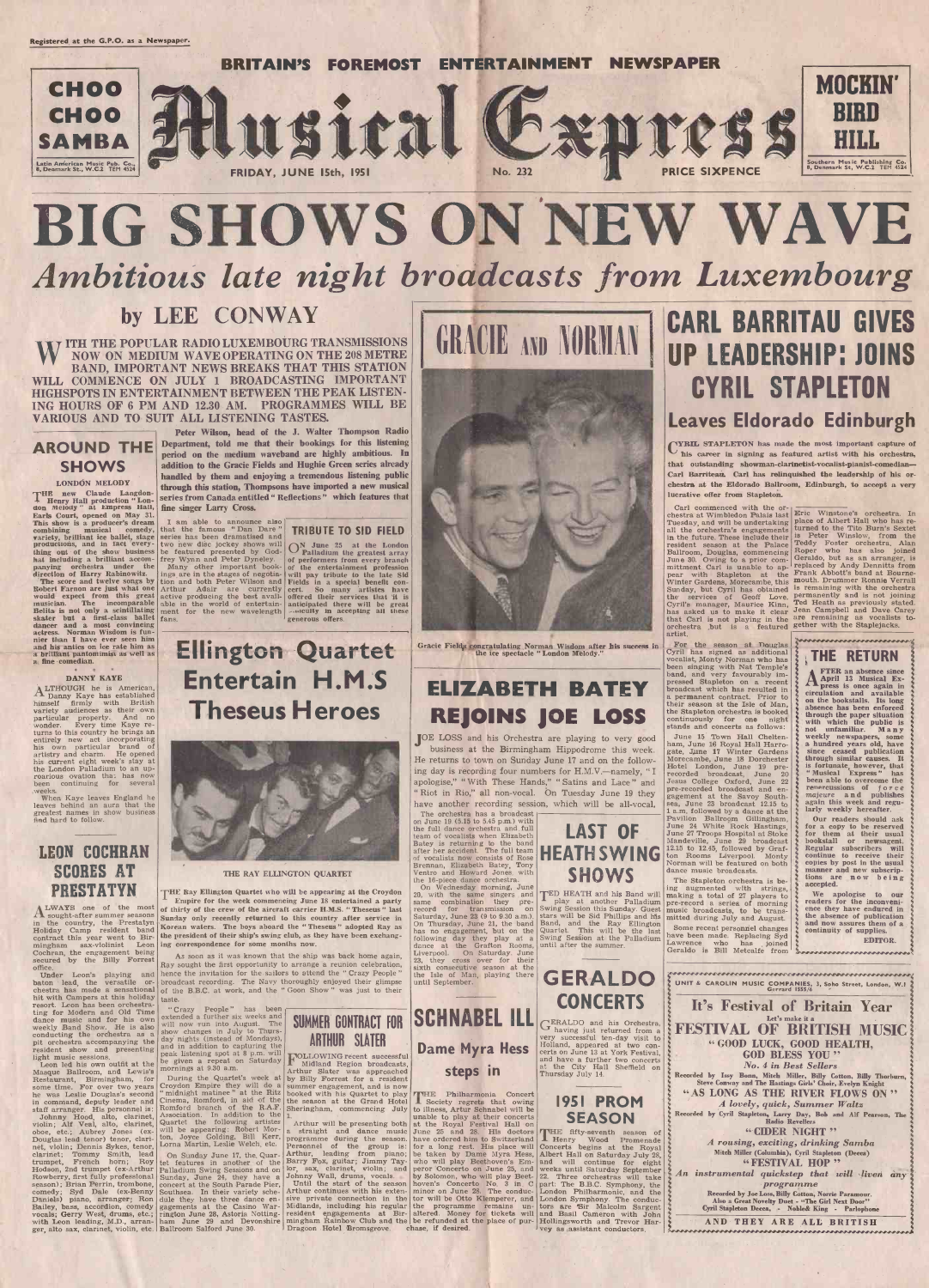<sup>2</sup> MUSICAL EXPRESS, FRIDAY, JUNE 15, 1951

Editorial and Advertising Offices 38 Store Street, London W.C. 1. Telephones:-LANgham 2131-2



Read throughout the wide world

### THE VOICE

#### THE NEW MEDIUM

THE musical profession justifiably regarded television as heralding a new and profitable medium of employment for its members. It is not yet big enough to absorb sufficient musicians nembers. It is not yet big enough to absorb sufficient musicians<br>to make itself appreciably felt, but with studio productions now<br>augmented by outside telecasts, important enough to warrant the augmented by outside telecasts, important enough to warrant the Musicians' Union laying down a schedule of minimum charges. These minima are curiously interesting when compared with the score importance of the shows chosen the attitude of the managements to the problem, particularly since famous players and eminent instrumentalists are to be found among the personnel of London's show orchestras. The British Broadcasting Corporation may well pay a totally inadequate fee of these for the privilege of broadcasting or telecasting an established show. expected But the promoters of the show enjoy nationwide publicity out of ticket all proportion to the fee received. Musicians in the orchestra two or must receive their share of that fee and their minimum is rumours of stipulated by their Union. That minimum, as we shall see, is sell-outs have mostly inadequate. The result has been that the musician himself agencies has done his own bargaining with his employers to achieve a London, reasonable remuneration for his services. That this bargaining long dela should have to be undertaken by the musician himself is a great itcket printers.<br>pity for it diminishes his respect for the Union to which he pays his dues while conducting his own negotiations.

to believe that the Union is fundamentally opposed to the earning of bigger salaries. In any case they appear to be doing<br>nothing conducive towards managements recognising the special-<br>ised talent of the musician in terms of adequate financial<br>singer remuneration. Musicians of every calibre, from the virtuoso to the hack, all belong to the one organisation pledged to work and Scutt. The act in their interests. But if the musician is left to do his own ted by BI bargaining, surely it is like keeping a dog and having to bark<br>yourself? In any case, having quoted as the minimum three percek Guyler.<br>pounds, and having learned that the musicians were themselves Guyler.<br>negotiating for negotiating for four pounds ten, no good purpose could have been served by notifying the management that fifty bob would suffice.<br>Fortunately the management, in this case, were appreciative of the standard of their own orc by the men during their negotiations for the larger fees.

### MAKE YOUR OWN TERMS

 $\Delta$  CLASSIC example comes to light with the recent telecast of a | 3,000 set CLASSIC example comes to light with the recent telecast of a  $\begin{array}{c|c} 3,000 \text{ seats} & \text{in the hall for NFJO}\end{array}$  famous London show. The Musicians' Union informed the members and provincial member noters and the band contractor that t promoters and the band contractor that the minimum fee for a clubs for six-hours session was three pounds. Representative members of concert. the orchestra informed the management that three pounds would<br>be inadequate. The management, in negotiation with their even before the tickets are avail-<br> be inadequate. The management, in negotiation with their even orchestra, agreed to pay four pounds ten shillings. This, quite able. Let us a case where the management were cognisant of the to trave importance of their orchestra and the eminence of its members such as and were prepared to remunerate them accordingly. Then the Coventr surprise came like a bombshell. The Union decided they had ter, where made a mistake. The orchestra in question had been erroneously rhythm or classed as a dance band and assessed at three pounds per man help pack for the session whereas, in point of fact, it was actually a theatre orchestra and the price for such an aggregation, irrespective of the fact that many famous names graced its personnel, was only two pounds ten shillings. The players' representatives assured the Union that they were not concerned with the ruling on minimum charges for the session as they would not be prepared even to Australian accept the fee of three pounds first quoted and had already made  $\sum_{n=1}^{\infty}$ their own terms

ever a bandstand could be erected earned far more than the professional artists who play for the entertainment of the Festival patrons.

Send money order now to : MUSICAL EXPRESS, 38 STORE STREET, LONDON, W.C.1 day. Thursday will see a special word.

### KEEPING A DOG

KEEPING A DOG **Sand (from Manchester)**, and **THE minima stipulated by the Musicians' Union might lead one Mick Mulligan and his Magnolia <b>THE minima stipulated by the Musicians' Union might lead one** Jazz Band with vocalis Stars of the traditional jazz show are Humphrey Lyttelton and his Band, Graeme Bell's Australian Jazz Band, Joe Daniels' Jazz Group, Freddy<br>Randall and his Band, the Crane River Jazz Band, the Saints Jazz<br>Band (from Manchester), and Mick Mulligan and his Magnolia Richard St Jazz Band with vocalist: George Concerto<br>Melly. Among the well known Bloch's (<br>guest artists appearing will be and Mart clarinetist Sid. Phillips, Blues singer Neva Raphaello and Boogie Woogie pianist, Cyril year<br>Scutt. The show will be presented by BBC actor and announcer,<br>Deryck Guyler, of ITMA fame.<br>Guyler. a member of several<br>London jazz clubs, is a collector job of introducing British jazz to the world at the Festival of Britain 1951.

On July 16 the modern jazz<br>concert will be compered by once more<br>Steve Race, and will feature the gradually i finest in modern hot music, in-<br>cluding Vic Lewis and his Or-<br>chestra, Johnny Dankworth's 7, classic<br>Tito Burn's Sextet with Vocalist has ye Terry Devon, the Toni Anton ality, and Crehestra, Norman Burns' Quintet, and an all star bop group ence behin starring Kenny Graham, Harry The sol<br>Klein, Martin Aston, Joe Mud-<br>del, Leon Calvert and Dill Jones. Concerto

# JAZZ SUCCESS AT SOUTH BANK

### FESTIVAL MILLIONS

ALL this brings us to the Festival of Britain, costing millions steed and will feature the of pounds. Visitors from all over the wide world might well finest in modern hot music, in-<br>have expected Britain's most expensive  $\Lambda$  of pounds. Visitors from all over the wide world might well finest in have expected Britain's most expensive orchestras to be playing cluding there. "Musical Express" is not concerned with the fees paid to chestra, individual musicians in resident bands at the Festival so long as they are not below Union minima. But what are those minima? Twelve pounds a week? And are not the men, even if they only play a maximum stipulated number of hours for their salary, on call over a period which keeps them on the site all the time? Divide their salaries by the number of hours they are required to be on call-playing or not-and it might well be discovered<br>that the labourers who cleared away all the mud and slush before



Enthusiasts are advised by the understand the horn to a greater meaning NFJO to apply for their tickets extent than any other instrument, now. The best plan seems to be it was because he was a master  $\overline{B}$ join the NFJO (which costs at handling them all. He knew<br>6d. per year) and reserve your as much about the horn sixty<br>kets immediately. The famous years ago as will ever be known tickets immediately. The famous vears ag<br>NFJO Hammersmith Palais Jazz about it Band Ball last March turned may well b away over 1,000 fans who left strument that he even<br>buying their tickets until it was know, for his faither was<br>been player of his day. too late. The address to write to

18, Timbercroft Lane, Plumstead, London S.E.18.

Parade and a Tea Party Reception before the July 14 Royal Festival Hall concert. On Sundeas, with two bands, the Saints series. Strauss respects, without Jazz Band and Mick Mulligan observing, the limitations of the and his Band, is now scheduled. Tickets, which cost 15s. each, can be obtained from the NFJO offi- ces. On Monday, together with the modern jazz concert at the Royal Festival Hall, the Crane River Jazz Club will be holding a special party night with guest  $\left| \begin{array}{cc} 1 & \text{if} & \text{with} \\ \text{or} & \text{the} & \text{with} \\ \text{or} & \text{the} & \text{the} \\ \text{or} & \text{the} & \text{the} \\ \end{array} \right|$  orchestra of duple wood-wind, -tars at their premises at <sup>11</sup> Great Newport Street. Tuesday and strings. is being celebrated in both South  $\begin{array}{c} \text{and} \\ \text{the} \text{sol} \text{on} \end{array}$ the Chas. Wigley Outdoor Jazz Party at the " Duke of Edin-burgh," Clapham North, will be in full swing, whilst Wood Green<br>Jazz Club will also be holding a the who<br>"Bumper Night" featuring tharacter several bands including the house<br>band, Chris. Barber's N e w The Four<br>Orleans Jazz Band. Worcester Letzte Liede gan and Dicky Hawden bands on

atre, in Wardour Street, featur-<br>ing a batch of famous jazz films, ing a batch of famous jazz films, and including the almost legendary " St. Louis Blues " with Blues singer Bessie Smith heading a cast which includes such  $\vert$   $\blacksquare$   $\blacksquare$ jazz greats as Joe Smith, Fletcher Henderson and Kaiser Marshall.



p.m. Bands to appear on the boat include Ted Ambrose's Jazz Bands from Brighton, Ken Grin- Jazz Ban<br>yer's Wolverines, new groups also Feery In

### Lyttleton.

THE National Federation of<br>
Jazz Organisations have Jazz Organisations have<br>scored a resounding bullseye scored a resounding bullseye arranged with their two concerts which are bably scheduled for July 14 and July premises 16 at the Royal Festival Hall on Street, Chinese South Bank. Tickets for both  $\frac{5}{1}$  Saturd of these star jazz shows are now expected to be on hand at all arran ticket agencies within the next for the at<br>two or three days. Meanwhile, Ball with<br>rumours of cancellations and Jazzmen sell-outs have circulated both the<br>agencies and the jazz circles in London, perhaps because of the long delay caused by the Festival

too, for 8s. 6d.! Tickets can be obtained from the Southern Area Secretary, NFJO, 139a, Regents Park Road, Southampton. \* \*

JAZZ Pete Payne will be holding a  $SCENE$   $\sum_{\substack{22, \text{featuring Mike} \\ \text{Delta zzumen. Chris. Barber's}}}$ **BY** New Orleans Jazz Band, Cyril South's Boogle Woodle Trio News ASMAN Hooper. Tickets can be obtained<br>from the Lewisham Town Hall. Lewisham Town Hall on June 22, featuring Mike Daniels'<br>Delta Jazzmen, Chris. Barber's<br>New Orleans Jazz Band, Cyril<br>Scutt's Boogie Woogie Trio, Neva<br>Raphaello, Gearge Webb, and<br>Humphrey Lyttelton in a top line \* \* \*

> B.B.C., with their very popular terrific M<br>" At the Jazz Band Ball" airing the new on Sunday evenings at 7.30 p.m. excel<br>has a fine schedule for the next sides two months. July 1 features Hum- "Hist phrey Lyttelton and his band, Mulli<br>July 8 presents " White Musi- release cians of New Orleans" by Brian latest HM<br>Rust, Graeme Bell's Australian Johnny D Jazz Band broadcast from Cooks on HN



The latest news from the Federation's Central Offices is that the NFJO has now re-<br>served over three-quarters of the The Southern<br>3,000 seats in the hall for NFJO is also busy wi<br>members and provincial member plans, includi<br>clubs for the traditional jazz Shuffle which<br>concert. able. Large parties have booked will leavel from far away spots Pier at : such as Edinburgh, Birmingham,<br>Coventry, Sheffield and Manches-<br>ter, where whole coach loads of rhythm clubites are planning to help pack the new Royal Festival Hall in July.

yer's Wolverines, new groups also Feery Inn on the 15th, and a re- town Stomp " and "Weary City<br>from Southampton and Ports- quest programme of jazz discs Blues " highly recommended.<br>mouth, and several modern jazz is listed groups headed by Bill Cole's finds Denis Preston with the first found on Capitol CL.13530—The<br>Clubmen, Ronnie Horler and his of a new series of broadcasts on Rev. R. A. Daniels with the<br>Music, the Leo Pollini Quintet jazz. collector include the Christie<br>The French Service of the Brothers Stompers on Esquire, a Latest star releases for the jazz terrific Mahalia Jackson out on the new Vogue label and some excellent Crahe River Jazz Band sides on Melodisc. Rex Harris's " History of Jazz " with the Mick Mulligan band is scheduled for release soon, on Tempo. The latest HMV NFJO release is the Johnny Dodds Washboard Band on HMV B.10082, with " Buck - Another exciting issue can be

five notes, probably more, form part of the harmonic series. The work is scored for small more annoying than to see a<br>cohestra of duple wood wind player putting everything he has two horns, two trumpets, timpani into a passage, and hearing noth-<br>and strings. The virtuosity of ing of it. Bloch obviously does<br>the solo part is contrasted against not always intend us to hear the the solo part is contrasted against not alway.<br>the simplicity of the orchestral piano as<br>part. The soloist is allowed to There are show off, but is given no accro-<br>batics to play merely for the sake function<br>for showing off. The texture of movemer<br>the whole has a Mozartian most ene<br>character.

Park Jazz Club present a two completed compositions. Strauss great deal to do, although hardly band club night with Mick Mulli-<br>wrote a tremendous number of any of it essential, indeed I the stand at the "Queen Vic-<br>toria," North Cheam on Wednes-<br>day. Thursday will see a special word. Their titles are " Fruh- the wo-<br>film show at the Columbia The- ling" (Spring), " September," nothing

NFJO is now busy arranging a the last century, certain notes does it work with the orchestra. Versity and Infact it would not be incorrect to the commencing with a Street others only playable by stopping to say that the pi The title Concerto Sympho-<br>The solo part in this concerto nique is apt, for the whole con-The solo part in this concerto nique is apt, for the whole con-<br>is horn music, by which I mean ception is very different from the whose fit<br>that it is music that fits the ordinary piano concerto. The like a 1 horn like a glove, and even piano part is a virtuoso one, and play. R<br>if played on some other in-<br>there is an elaborate cadenza. were added to the instrument in dence from the orchestra; rather there is an elaborate cadenza. appeared<br>But the piano does not for the most part maintain an indepen-<br>dence from the orchestra; rather should t<br>does it work with the orchestra. versa.

of many years standing, and is Brahms as a modernist. No one perfectly suited for this major would have guessed from his first job of introducing British jazz to works that he would, while still Richard Strauss's Second Horn an autobiographical content. The has ener<br>Concerto was composed nine musician is facing his own ap- rhythmic<br>years ago, well over half a cen-proaching end with confidence than the<br>tury after t In spite of this great temporal the sends that is distance, the two works are not death stylistically dissimilar. Strauss plies began as a classicist; he regarded a young man, become one of the great revolutionaries. figuration."

At the end of his life he was  $\frac{\text{the} \ \text{or}}{\text{the} \ \text{or}}$ <br>once more a classicist, after  $\frac{\text{as} \ \text{any}}{\text{the} \ \text{or}}$ gradually inclining that way for There thirty years or so. There is a brilliance<br>difference however between the would he classicism of a young man who place her has yet to find his true individu-<br>ality, and a classicism of one who parent te<br>writes with a life time's experi- last sone<br>ence behind him.<br>writes with the content

The solo part in the Second G in the t Concerto was written for an above, the Flat horn. If Strauss did not in thirds

Concerto and Four Last Songs, the last being by Joseph Von symphonique, Eichendorff. Like so much of due to and Martinu's Fourth Symphony. Strauss's music, these sings have The Second Strauss's Second Horn an autobiographi "Beim Schlafengehen (On going original<br>to Sleep), and "Im Abendrot" which is<br>(At Dusk). The poems of the The first first three are by Hermann Hesse, short for it the last being by Joseph Von symphony, and without regret. In the last, not seem<br>the singer asks " Can this be<br>death?" for answer the horn re-<br>plies with the transfiguration

> These lovely songs are scored for a fairly large orchestra, and the orchestration is as masterly as anything Strauss ever did. There is of course no obvious There is of course no obvious<br>brilliance or cleverness; it<br>would have been quite out of<br>place here, instead, there is a<br>most carefully calculated trans-<br>parent texture. At the end of the last song the whole orchestra, but for two piccolos, plays quietly, the highest part being a G in the treble cleff. Two octaves

above, the piccolos trill quietly in thirds. It is an effect full of Bloch's Concerto Symphonique fairly recent work. It is massive in more senses than one, it lasts

original about this symphony, about the which is in the romantic idiom. in the or<br>The first movement is unusually ever hear<br>short for the first m *i* vement of a three ban The Scherzo is much better, it wind figurations much chance of has energy and some intriguing cutting through the brass and rhythmic play. It is much longer string climaxes. The last movethan the first movement, but does ment is cheerful, but compari-<br>not seem so. A curious thing tively ordinary.

short for the first m wement of a three bars more than the score.<br>symphony, but its shortness is not Not even with the aid of the<br>due to a concentration of ideas. piano have some of the wood<br>The Scherzo is much better, it about the slow movement is that in the only performance I have ever heard of the work, it had

the stand at the " Queen Vic-

Enthusiasts are advised by the understand the horn to a greater meaning.

at handling them all. He knew for piano and orchestra is a as much about the horn sixty fairly recent work. It is massive years ago as will ever be known in more senses than one, it lasts<br>about it (think of Till). The horn thirty-eight minutes and the<br>may well have been the first in-score runs to two hundred and<br>strument that he ever got to f know, for his father was a great employed is a large one.<br>horn player of his day. may well have been the first in- score runs to two hundred and strument that he ever got to forty-nine pages. The orchestra

In addition to these two great strument, reminds one imme- But the shows on the South Bank, the diately of a horn. When valves most point London Area Committee of the were added to the instrument in dence the last century, certain notes does it w<br>previously unobtainable, and In fact if others only playable by stopping to say that the piano forms the I often v<br>and half stopping, became avail- most important voice of the producer<br>able. Nevertheless, the true orchestra. character of the horn is not chromatic, and the notes most natural One should not therefore judge to it are those of the harmonic the work as a piano Concerto. observing, the limitations of the old hand horn. A considerable proportion of the solo part could ments. The trouble with this sort

## Inclusion of Randall and Anton

shock to me. I do not know whose fault it was but it sounded **VV** famous British radic<br>like a first read-through of the sonality—Terry Thomas. like a first read-through of the<br>play. Richardson's expression Richardson's expression appeared void of all understand-<br>ing of the meaning of the lines. should have been down and vice broadcasting and televising.<br>versa. This may have been due

One should not therefore judge standing. Nobody seemed to have to the producer's idea although I often wonder whether a radio<br>producer (like a movie director) has any control or jurisdiction over an actor of Richardson's any idea what inflexions to put<br>into the sentences. The pauses were not pauses used for effectthey became a constantly recurring hiatus. The B.B.C. Drama Department has earned the reputation for being the thorough and most efficient in that body's entertainment section: It cannot afford to allow an impeccable standard. Some-

\*

An all night party is being arranged for Friday night, pro-<br>bably at the Delta Jazz Club premises at 6, New Compton<br>Street, Charing Cross Road. And.<br>on Saturday, July 21, the Lon-<br>don Area Committee are busy<br>arranging a Farewell Tea Party for the afternoon and a Gala Jazz Ball with Mike Daniels Delta Jazzmen and several other popular traditionalist groups in the evening. Full details are not yet available, but enquiries can be made to the London Area Secretary NFJO, 245, Camden Rd., London, N.7.

The Southern Area Committee<br>is also busy with special Festival is also busy with special Festival yer's Wolv<br>plans, including a Riverboat from Sou<br>Shuffle which goes to sea. Using mouth, an<br>a large paddle steamer, the groups he<br>"Solent Queen," and carrying Clubmen, mearly 1,000 jazz fans, the boat Music, the Leo Pollini Quintet jazz. August 5 features a record Mount Zion Chuch Gospel Choir<br>will leave Southampton Royal and Jimmie Kerr and his Band. programme written by James in two wo

indeed be played on the hand of thing is that it looks wrong<br>horn, and at least four out of In listening to a normal Con-<br>fun notes are<br>holive to a normal conthe work as a piano Concerto. any idea<br>There are places where the piano into the<br>tone must be almost completely were not lost among the mass of instruof thing is that it looks wrong. certo one tries to hear every note the soloist plays, ad nothing is  $\begin{bmatrix} \text{that} & \text{body's} \\ \text{tion} & \text{It} \end{bmatrix}$  cannot afford to allow player putting everything he has indifferent performances to mar into a passage, and hearing nothbody should vet these things..

not always intend us to hear the piano as the primary voice. There are three movements, the second of which combines the June 23. Idea<br>function of Scherzo and slow Hulbert who has<br>movement. The first is also com-<br>paritively slow, but the Finale is Title of the show<br>most energetic. Year " and the

**BIG** musical, specially written for video will be seen on June 23. Idea is that of Jack **YOUR** the script and production himself.<br>Title of the show is " The Golden sea in the Year " and the music has been The liver sho specially written by Harry Pepper. This production is an interesting and ambitious innovation for television. Just how

comparison with the procedure some comparison with the procedure of outside telecasts of existing set these you tell watch the result with great in-<br>watch the result with great in-<br>terest. Any venture to produce subborally

ing of the meaning of the lines. While in the United States Terry Inflexions were up when they has been appearing in cabaret, WELCOME return of another famous British radio pergets back this week end from his highly successful American tour.



Southampton water along Spit- "At the head to Southsea, across to the on Sund Isle of Wight, and along the coast has a<br>line to the Needles. In a trip of two m<br>nearly 70 miles by sea, the boat phrey<br>is scheduled to return at 7.30. July

> LEE CONWAY interesting subjects. The B.B.C. CHARLIE Chester has decided to curtail his "Keep Smil-ing" series. Chester fans will regard this step with disappoint-<br>ment, including this writer. It is<br>said that repeat broacasts are neccessary to make Chester's show a financial proposition and these, apparently, were not granted by the B.B.C. I should have thought that repeat performances would have been well worth while f<mark>or the purpose of keeping</mark><br>a radio personality like Charlie Chester on the air, specially when there are so many repeats of less interesting subjects. The B.B.C.

#### Dankworth.

12th has a programme on Kid Ory scripted by Brian Rust again, and August <sup>19</sup> airs another Listener's Jazz Requests.

## STRAUSS, BLOCH, MARTINU :Minature Scores reviewed by Malcolm Rayment

A MONG the miniature scores "Beim Sc<br>recently published by Boosey to Sleep)<br>and Hawkes Ltd., are (At Dusk<br>Richard Strauss's' Second Horn first three Concerto and Four Last Songs, the last being by Joseph Von Bloch's Concerto Symphonique, Eichendorff. Like so much of







an exclusively T.V. show for T.V. is, in my view, a step in the right direction.

# By

THE recent broadcast of for my money I'd have kept<br>
"Home at Seven" starring Chester at all costs.<br>
Ralph Richardson was a





without Calemal—and you'll jump out of the morning full of vim and vigour

The liver should pour out two pints of liquid<br>bile into your bowels daily. If this bile is<br>not flowing freely, your food doesn't digest.<br>You get headaches and feel rotten. You get<br>constipated Your whole system is poisoned

someoned sour, slack, and the world tooks<br>hack.<br>Laxatives help a little, but à mere bowel<br>movement dossn't get at the cause. It takes<br>those good old Carters Little Liver Pills to<br>get these two pints of ble flowing freely a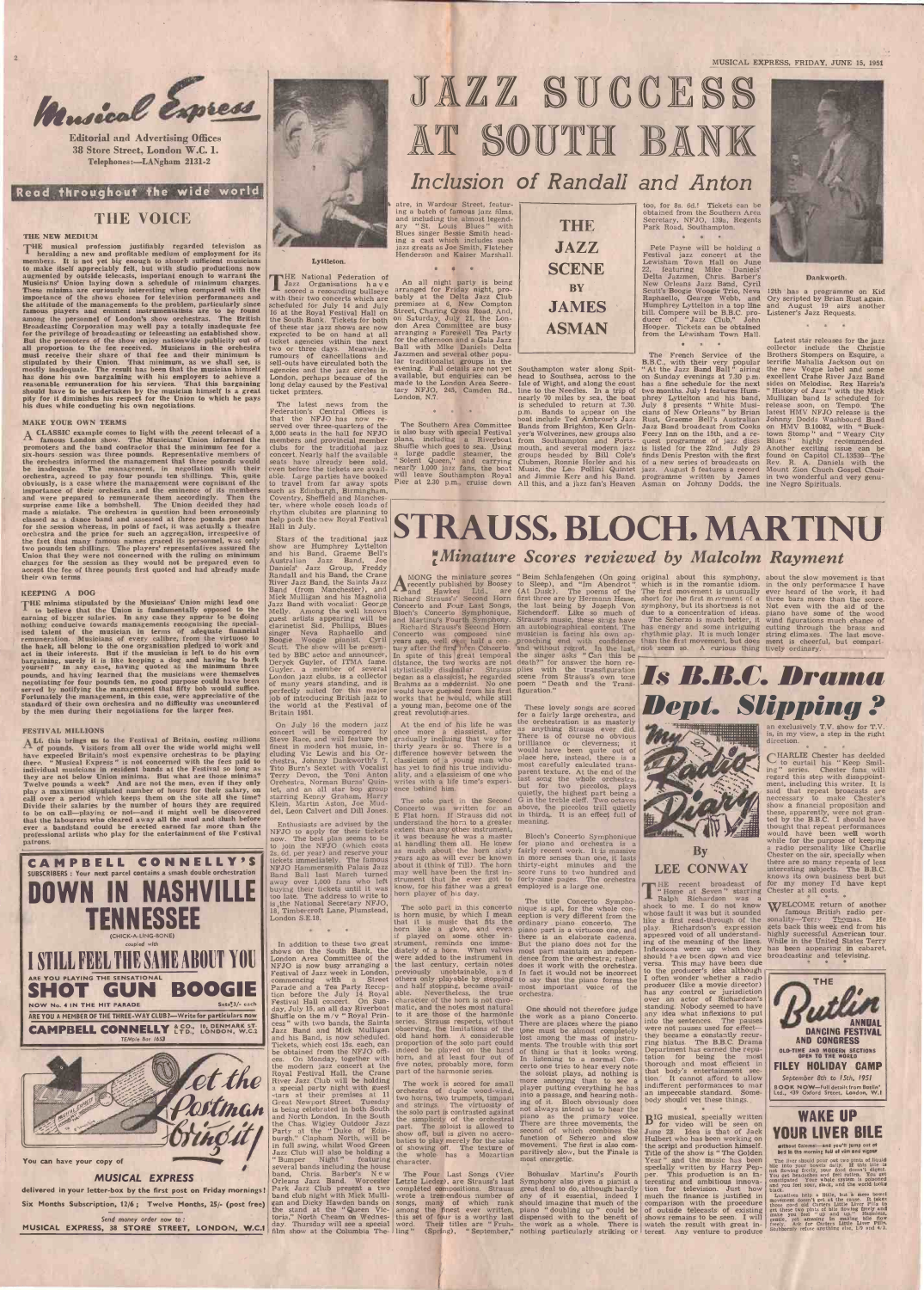# THREE'S COMPANY from Second Sydney Gross

# Broadcast of The Benny Goodman Trio, W.N.E.W. Studios, New York

Quintet and gave us "Sunny Side Teddy. I know the boys loved of the Street." it." And he meant that sincerely.



The Benny Goodman Trio in action at the concert.

In order to appear on this ses- break on drums he appeared to<br>sion, Krupa flew in from Cali- be gleefully surprised that the Right af<br>fornia, and he came straight from break had "come off." having a<br>the airport to the stud

which consisted of members of mouth, was his usual unper-<br>the press, the recording world turbed self and rarely lifted his<br>and friends of the performers, eyes from the keyboard. "Body the press, the recording world eyes from the keyboard. "Body was even<br>and friends of the performers, and Soul" was dedicated to old days."<br>Fletcher Henderson who was kick being any I have previously encoun-<br>was dedicated to old days." I yean, it was a great<br>any I have previously encoun-<br>fletcher Henderson who was kick being back with Gene and<br>tered at a jazz recital. And, let stricken with paraly ered at a jazz recital. And, let<br>me add, the informal cocktail<br>party preceding the broadcast me add, the middle broadcast the broadcast in his sick-bed.<br>
Foother and the broadcast coodman voiced a glowing tri-<br>
contributed in no way towards bute to this stalwart of jazz this enthusiasm. This was not bute to this stalwart of jazz,<br>just another gathering of musi-<br>cians. To use Martin Block's audience chose "Rose Room" as<br>own words, "It was a renais-<br>the next number and this had own words, " sans. To use Martin Block's<br>cwn words, "It was a renais-<br>sance of swing, the mostest of the<br>bestest."

And so, at five-thirty p.m. Charlie Christian.<br>E.S.T., the broadcast got under Perhaps because Christian had slightly flatted fifth which kept Gone<br>it listenable for the most avid Wit it listenable for the most avid With the addition of Eddie General Contract Safranski, the Quartet became a

WAS privileged to be in- It was subtle, exciting, moody, corne, now vited to a musical mile- humorous, precise. It was the Benny Goodman Trio. And they "Basin S sion was the reunion of the ori- played just what we would have out over the Manhattan air<br>ginal Benny Goodman Trio— wanted them to play—the oldies. waves.<br>Messrs. Benny Goodman, Teddy "China Boy" was the open-<br>Wilson and took place at the W.N.E.W. to compare it with the original with course to<br>studios in New York. It was made so many years before. Then being a not<br>apply about by disc jockey came a very fast "Running sion of "I<br>Martin Bloc

The small studio audience drooping from the left side of his mouth, was his usual unper-<br>turbed self and rarely lifted his cember and who was listening to<br>the broadcast in his sick-bed.

bestest." cording which featured the great
cording which featured the great
cording charlie Christian.

E.S.T., the broadcast got under Perhaps because Christian had<br>way. There was the same relaxed been in mind Benny Goodman sound; the same easy, sophisti- then introduced Johnny Smith, rated style; the same sympathe- who has played Guitar on the tic understanding as before, but recent B.G. Columbia releases,<br>with a difference. The influence and spotlighting Johnny the<br>of Father Time had added a very quartet played "After You've

Lou McGarity, wearing a green<br>corduroy jacket and his trom-**Henderson Fund**<br>corduroy became part of the The day following the broad-It was subtle, exciting, moody, *Lene, now became part of the aumorous*, precise. It was the Benny Goodman Sextet and " Basin Street Blues " was sent

trumpet to the group, the result cher H<br>being a more than exciting ver- decided<br>sion of " Honeysuckle Rose." This session latest Benny Goodman Septet in album<br>blow a few torrid choruses of fit album<br>"One O'clock Jump " before the Permiss<br>studio clock pointed the fact that Columbia this full hour of memorable son and<br>music had come to an end.

Right after the broadcast I was Petrillo C<br>having a word with Krupa and ances by<br>Goodman when John Hammond clans. came over as excited as a schoolboy at his first jam session. even Uncle Sam was persuaded **WE** ris was even more exciting than the old days." " Yeah, it was a great continue back being back being back being back of  $\alpha$  on  $\alpha$  on  $\alpha$  on  $\alpha$  on  $\alpha$  on  $\alpha$  on  $\alpha$  on  $\alpha$  on  $\alpha$  on  $\alpha$  on  $\alpha$  on  $\alpha$  on  $\alpha$  on



Martin Block, Buck Clayton, Eddie Safranski, John Smith, Gene Krupa, Lou McGarity, Benny Goodman and McGarity, Benedy Wilson.



jazz.<br>
his eyes off B.G. Benny was the boss and I think always will be this full hour of memorable son and Goodman to play outside<br> **Renaissance of Swing** for Gene. When he took a short music had come to an end.<br>
In order Permisssion was granted by Columbia Records to allow Wilson and Goodman to play outside of their recording contracts, and Victor did the same for Krupa. Petrillo OK'd gratis perform- ances by the rest of the musi- cians. The various publishers waived their royalty rights and NA

> to forgo any taxes in connection  $\begin{bmatrix} 1 \\ 1 \end{bmatrix}$  with the album. Continued on page 4 the world.

CHAMPIONSHIP RESULTS

" Oh yes-we're playing on the Festival bandstand- the only difference is the tide's in at present."

In addition, she is in great de-<br>mand for television guest appear-<br>ances, having been on just about<br>every top show in the medium,<br>including " Toast of the Town," " This Is Show Business," and " Showtime U.S.A." among others.

very few women who can keep California Opera Company and to rhysterious symbols employed Angeles Philharmonic Orchestra. is to r the mysterious symbols employed Angeles Philharmonic Orchestra. is to r

**LV** years to prominence During her girlhood Margaret to aband among the top five chanteuses in turned down three university with her

scholarships as she preferred to bour. Th train for opera. She underwent

MARGARET PHELAN has by professional baseball report- In risen during the past few ers.<br>Prisen during the past few ers.<br>Prisens to prominence During her girlhood Margaret to aband In 1941 she married a young officer, John Hunter, and decided

to abandon her career. She went with her husband to Pearl Harbour. There, during the attack on the aircraft carrier U.S.S. " Lexington," her husband was killed. The bride of two months, now a widow, returned disconnow a widow, returned disconsolate to her family. Voice coach Samoiloff advised her to resume



| <b>WEST</b><br>1951                                                                   | LANCASHIRE Telephone: Birkenhead 7813. (6) members. Most Outstanding In- lisle: (7) Alto; tenor; trumpet;       |                                                                                              |                                                                                         |                                                                                            |                                                                 |
|---------------------------------------------------------------------------------------|-----------------------------------------------------------------------------------------------------------------|----------------------------------------------------------------------------------------------|-----------------------------------------------------------------------------------------|--------------------------------------------------------------------------------------------|-----------------------------------------------------------------|
| <b>CHAMPIONSHIP</b>                                                                   |                                                                                                                 | Alto; tenor; trumpet; piano; bass; dividual Performance in the trombone; piano; bass; drums. |                                                                                         | Clarinet/Alto; tenor; trumpet;                                                             |                                                                 |
| Empire Theatre, Liverpool.                                                            | drums. Individual Awards and Contest: Tenor.                                                                    |                                                                                              | Individual Awards: Alto; trum-                                                          | trombone; piano; bass; drums.                                                              | A GREAT WRIGHT DOUBLE -                                         |
| Sunday, April 15.                                                                     | Highly Commended: Alto; tenor;                                                                                  |                                                                                              |                                                                                         | pet; trombone. Highly Com- Highly Commended: Trumpet.                                      |                                                                 |
|                                                                                       | trumpet. Commended: Clarinet;                                                                                   | <b>SECOND:</b>                                                                               | mended: Alto; tenor; trumpet. Commended: Trombone; bass.                                |                                                                                            |                                                                 |
| Adjudicators: Dennis Wilson and                                                       | piano; bass.                                                                                                    | FUTURISTS QUARTET, Des Commended: Trombone; clarinet.                                        |                                                                                         |                                                                                            | LAND OF                                                         |
| Cyril Stapleton. Personal                                                             |                                                                                                                 | Collier (Leader), 5, Spalden                                                                 | <b>THIRD:</b>                                                                           | <b>SECOND:</b>                                                                             |                                                                 |
| Appearance: Cyril Stapleton and                                                       | 1951 WARWICKSHIRE CHAM- Avenue, Ashbourne. (4) Tenor;                                                           |                                                                                              |                                                                                         | CAMEO CLUB SEVEN (133.5                                                                    | MAKE-BELIEVE                                                    |
| His Orchestra: Compere: David                                                         | <b>PIONSHIP</b>                                                                                                 |                                                                                              | piano; bass; drums. Highly Com- GEORGE NELSON AND HIS                                   | marks), Peter Baynes, Cameo                                                                |                                                                 |
| Miller.                                                                               |                                                                                                                 | Hippodrome Theatre, Coventry. mended: Tenor. Commended: MODERNISTS, Bewl House, 9,           |                                                                                         | Club, 55, Godwin Street, Brad-                                                             |                                                                 |
| <b>RESULTS</b>                                                                        | Sunday, April 15.                                                                                               | Piano.                                                                                       | North Drive, West Hartlepool.                                                           | ford. Telephone: Bradford 23190.                                                           |                                                                 |
|                                                                                       |                                                                                                                 |                                                                                              | (6) Tenor/clarinet; accordion/                                                          | (7) Alto; tenor/clarinet; trumpet;                                                         |                                                                 |
|                                                                                       | (Large band section-8 or more (Organised by Arthur Kimbrell, J. REGAN AND HIS BAND                              |                                                                                              | alto: trumpet; piano; bass; drums.                                                      | trombone; piano; bass; drums.                                                              | THE MINUTE WALTZ                                                |
| members)                                                                              | Buckley.)                                                                                                       | by arrangement with Lewis (Kenilworth) and JIMMIE                                            | Individual Award and Highly                                                             | Individual Awards and Highly                                                               |                                                                 |
| <b>WINNERS:</b>                                                                       |                                                                                                                 | (Birmingham) also competed.                                                                  | THOMAS AND HIS MUSIC Commended: Accordion. Com-                                         | Commended: Tenor; trumpet.<br>Commended: Piano; drums.                                     |                                                                 |
|                                                                                       | RON HALL AND HIS BAND, Adjudicators: Geoff Love and                                                             |                                                                                              | mended: Piano.                                                                          |                                                                                            | Only the WRIGHT ORCHESTRAL CLUB-24 Nos. (S.O.) 24/- -           |
|                                                                                       | 400, Bolton Road, Ashton-in- Oscar Rabin. Special Stage                                                         | 1951<br>NORTHUMBERLAND 1951                                                                  | WEST YORKSHIRE                                                                          | TIED THIRD:                                                                                | can give you these sensational songs, $AND$ -                   |
|                                                                                       | Makerfield, Wigan. Telephone: Presentation by Oscar Rabin and                                                   | <b>CHAMPIONSHIP</b>                                                                          | <b>CHAMPIONSHIP</b>                                                                     | LEWIS HILL QUINTET (133                                                                    |                                                                 |
|                                                                                       | Ashton-in-Makerfield 7110. (9) His Band, with Harry Davis.                                                      |                                                                                              |                                                                                         | marks), 89. Roydhouse, Lin-                                                                | TIN<br>P<br>AN ALLEY RAG                                        |
|                                                                                       | Five saxophones; trumpet; piano; Arthur Rowberry and His Oxford Galleries, Newcastle-                           |                                                                                              | Empire Theatre, Dewsbury.                                                               | thwaite, Huddersfield. (5) Tenor;                                                          |                                                                 |
|                                                                                       | bass; drums. Commended: Tenor; Orchestra. Compere: Harry                                                        | upon-Tyne.                                                                                   | Sunday, April 22.                                                                       | vibraphone; piano; bass; drums.                                                            |                                                                 |
| trumpet.                                                                              | Davis.                                                                                                          | Friday, April 20.                                                                            | Adjudicators: Dennis Wilson and                                                         | Individual Award: Vibraphone                                                               | LAWRENCE WRIGHT 19, DENMARK ST., Telephone :                    |
| <b>SECOND:</b>                                                                        | <b>RESULTS,</b>                                                                                                 |                                                                                              | Adjudicators: Geoff Love and Sid Phillips. Compere: David Highly Commended: Vibraphone; |                                                                                            |                                                                 |
|                                                                                       |                                                                                                                 |                                                                                              | Carlo Krahmer. Resident Band: Miller. Personal Appearance: bass.                        |                                                                                            |                                                                 |
|                                                                                       | FREDDIE SLOAN ORCHESTRA, (Large band section-8 or more                                                          |                                                                                              | Phil Richardson and His Band. Sid Phillips and His Band, with                           |                                                                                            |                                                                 |
| Arthur Makin (Secretary), 74,                                                         | members)                                                                                                        |                                                                                              | Johnny Eager and Geraldine                                                              | <b>TIED THIRD:</b>                                                                         |                                                                 |
| Lilford Avenue, Warrington.                                                           | <b>WINNERS:</b>                                                                                                 | <b>RESULTS</b>                                                                               | Farrar.                                                                                 | TED NEEDHAM QUARTET (133                                                                   |                                                                 |
| Telephone: Warrington 176. (9)                                                        |                                                                                                                 | RAYMOND AND HIS (Large band section-8 or more                                                |                                                                                         | marks), 32, Parkhead Road,                                                                 | <b>JOHNNY DODDS'</b>                                            |
| Three saxophones; two trumpets;                                                       | <b>ORCHESTRA</b> (Band with the                                                                                 | members)                                                                                     | <b>RESULTS</b>                                                                          | Sheffield, 11. Telephone: Sheffield                                                        | <b>WASHBOARD BAND</b>                                           |
| piano; guitar; bass; drums.                                                           | highest marks in the contest),                                                                                  |                                                                                              | (Large band section-8 or more                                                           | 70797. (4) Piano; guitar; bass;                                                            |                                                                 |
| (Small band section-4 to                                                              | Raymond Challens (Leader), 14,                                                                                  | <b>WINNERS:</b>                                                                              | members)                                                                                | drums. Individual Awards and                                                               | *Bucktown Stomp   B10082                                        |
| members)                                                                              | While Road, Sutton Coldfield.                                                                                   | QUEENS HALL DANCE BAND,                                                                      | <b>WINNERS:</b>                                                                         | Highly Commended: Piano;                                                                   | Weary City Stomp∫                                               |
| <b>WINNERS:</b>                                                                       | Telephone: SUTton Coldfield                                                                                     | Tom Foster (Leader), 64, Scot-                                                               | MODERNAIRES (135 marks),                                                                | guitar, drums.                                                                             |                                                                 |
|                                                                                       | 4757. (13) Five saxophones; four                                                                                | land Road, Stanwix, Carlisle.                                                                | Roy D. Longbottom (Secretary),                                                          | <b>FOURTH:</b>                                                                             | <b>SID PHILLIPS</b>                                             |
| ERIC PEPPERELL AND HIS                                                                | trumpets; piano; bass; drums;                                                                                   | (10) Four Saxophones; trumpet;                                                               | 319, Willerby Road, Kingston-                                                           |                                                                                            | and his Band                                                    |
| MUSIC, 11, Plumtre Avenue,                                                            | conductor. Individual Awards:                                                                                   | trombone; piano; bass; drums;                                                                | upon-Hull. Telephone: King-                                                             | LESS JARVIS QUARTET (125                                                                   | On top of Old Smoky; It's                                       |
| Bewsey Estate, Warrington. (5)                                                        | Alto; clarinet; trumpet. Highly                                                                                 | conductor. (Band with the                                                                    | ston-upon-Hull 73536. (Band                                                             | marks), 11, Coronation Flats,                                                              | 'HIS MASTER'S VOICE'<br>gonna be too late (from                 |
| Accordion; piano; bass; drums;                                                        | Commended: Alto; trumpet;                                                                                       | highest marks in the contest.)                                                               | with highest marks in the con-                                                          | Infirmary Road, Sheffield, 6. (4)                                                          | "Fancy Free") BD 6095                                           |
| vocalist. (Band with the highest                                                      | piano; bass; drums. Commended:                                                                                  | Individual Award: Clarinet.                                                                  | test.) (14) Five saxophones;                                                            | Tenor; piano; bass; drums. Highly                                                          | Recommended by National Federa-                                 |
| marks in the Contest.) Indivi-                                                        | Rest of band.                                                                                                   | Highly Commended: Clarinet;                                                                  | three trumpets; three trombones;                                                        | Commended: Tenor; piano; bass.<br>Commended: Drums.                                        | The Hallmark of Quality<br>tion of Jazz Clubs of Great Britain. |
| dual Awards: All members.                                                             |                                                                                                                 | trumpet. Commended: Tenor;                                                                   | piano; bass; drums. Individual                                                          |                                                                                            |                                                                 |
| Highly Commended: Accordion.                                                          | <b>SECOND:</b>                                                                                                  | bass; drums.                                                                                 | Awards and Highly Commended:                                                            | N.B.: Maximum marks obtain-                                                                | THE GRAMOPHONE COMPANY LIMITED, HAYES, MIDDLESEX                |
| Commended: Rest of band.                                                              | PETER JUSTICE BAND, Johnny                                                                                      | (Small band section-4 to                                                                     | Trombone; bass. Commended:                                                              | able 150.                                                                                  |                                                                 |
| <b>SECOND:</b>                                                                        | Ball (Leader), 427, Main Road,                                                                                  | members)                                                                                     |                                                                                         | Trumpet; piano. Most Outstand- 1951 LEEDS CITY CHAMPION-                                   |                                                                 |
| FREDDY POTTAGE QUINTET,                                                               | Tamworth. (9) Four saxophones;                                                                                  | <b>WINNERS:</b>                                                                              | ing Individual Performance in                                                           | <b>SHIP</b>                                                                                |                                                                 |
|                                                                                       | two trombones; piano; bass;                                                                                     | ALAN NICHOLSON QUINTET,                                                                      | the Contest: Trombone.                                                                  | Town Hall, Leeds.                                                                          |                                                                 |
|                                                                                       | Miss Muriel Darwent, 22, Felt- drums/vocalist. Individual                                                       | 32. Whitefield Terrace, Heaton,                                                              | <b>SECOND:</b>                                                                          | Sunday, May 20th.                                                                          |                                                                 |
|                                                                                       | well Road, Anfield, Liverpool, 4. Awards: Trombone; flute. Highly                                               |                                                                                              |                                                                                         | Newcastle-upon-Tyne, 6. Tele- DAVID BARRETT AND THE Adjudicators: Harry Gold and           | <b>JOE LOSS ENTERTAINMENTS LIMITED</b>                          |
|                                                                                       | Telephone: Stoneycroft 6588. (5) Commended: Trombone; flute;                                                    |                                                                                              |                                                                                         | phone: Newcastle - upon - Tyne PREMIER PLAYERS (127 Laurie Gold. Compere: David            |                                                                 |
| Clarinet; piano; guitar; bass; piano. Commended: Vocalist.                            |                                                                                                                 |                                                                                              |                                                                                         | 55029. (5) Tenor/soprano; trum-marks), 30, Oatlands Drive, Miller. Personal Appearance:    |                                                                 |
| drums. Individual Award and (Small band section 4 to 7<br>Most Outstanding Individual |                                                                                                                 |                                                                                              |                                                                                         | pet; piano; bass; drums. Indivi- Otley. (12) Five saxophones; Harry Gold and His Pieces of |                                                                 |
|                                                                                       |                                                                                                                 |                                                                                              |                                                                                         |                                                                                            | The directors of KINNLOSS ENTERTAINMENTS LIMITED                |
|                                                                                       | members)                                                                                                        |                                                                                              |                                                                                         | Eight.                                                                                     |                                                                 |
| Performance in the Contest:                                                           |                                                                                                                 |                                                                                              | dual Awards and Highly Com- three trumpets; trombone; piano;                            |                                                                                            |                                                                 |
| Clarinet. Highly Commended:                                                           | <b>WINNERS:</b>                                                                                                 |                                                                                              | mended: Tenor, piano; bass; bass; drums. Individual Award                               | <b>RESULTS</b>                                                                             | wish to advise the Profession that they have altered the        |
| Clarinet; piano; bass. Com-                                                           |                                                                                                                 |                                                                                              | drums. Commended: Soprano; and Highly Commended: Alto.                                  | (Large band section-8 or more                                                              | name of the above Company to JOE LOSS ENTERTAIN-                |
| mended: Guitar.                                                                       |                                                                                                                 | RAYMOND RHYTHM QUAR- trumpet. Most Outstanding In- Commended: Tenor, trumpet,                |                                                                                         | members)                                                                                   |                                                                 |
| <b>THIRD:</b>                                                                         |                                                                                                                 | TET, Raymond Challens (Mana- dividual Performance in the                                     | (Small band section-4 to $7$                                                            | <b>WINNERS:</b>                                                                            | MENTS LIMITED of "Morley House", Regent Street,                 |
|                                                                                       | ger), 14, While Road, Sutton Contest: Piano.<br>Coldfield. Telephone: SUTton                                    |                                                                                              | members)                                                                                |                                                                                            | London, W.I., and that the management of the Company            |
| <b>FRANKS</b><br><b>SEXTET,</b><br><b>LAURIE</b>                                      | Coldfield 4757. (4) Tenor; piano;                                                                               | <b>SECOND:</b>                                                                               | <b>WINNERS:</b>                                                                         | DAVID BARRETT AND THE                                                                      | remains under the personal supervision of MR. JOE LOSS.         |
|                                                                                       | Frank L. Hamilton (Leader), 4, bass; drums. Individual Awards TOM FOSTER AND HIS BAND, DIXIELANDERS (134 marks) |                                                                                              |                                                                                         | PREMIER PLAYERS<br>(122)                                                                   |                                                                 |
| Whalley                                                                               | Road, Birkenhead and Highly Commended: All 64 Scotland Road Stanwix Car- Address, see Modernaires. (7)          |                                                                                              |                                                                                         | Continued on page 4                                                                        |                                                                 |

# Introducing Lovely MARGARET PHELAN Now appearing at the Bagatelle

the world. Stunningly beautiful she is gifted with remarkably versatile vocal chords.

A comparative unknown as late as 1948, she has since headlined at all America's swank sup-<br>per clubs, has starred in R.K.O films and turns out best-sellers for King Records.

NATIONAL DANCE BAND Born in Chicago, and raised in Ft. Worth, Texas, Margaret Phe-lan's earliest recollections are of baseball diamonds. Her father, Art Phelan, a former major league infielder with the Cincin- nati Reds and Chicago Cubs, be- came manager of the Ft. Worth came manager of the Ft. Worth<br>"Cats" in the Texas League

Margaret is today as conversant rigorous training under famous women in<br>on the subject of " balls and Hollywood coach Lazare Samoil- she is cap<br>strikes" as on Irvin Berlin and off and played leading roles in and tears<br>Cole

Margaret Phelan

her career and head east. She had introductions to the Metropolitan Opera Company<br>and was being considered for<br>future engagement. But, meanfuture engagement. But, mean- while, an agent booked her at a Buffalo night club and in that sphere she became <sup>a</sup> decided success.

Forsaking all ideas of opera now, she became established in cabaret and vaudeville. Smart clubs, radio, television followed. By the end of 1948 she was headlining at the Waldorf. The lovely girl with the operatic training now specialised in her own type of material written specially for her particular kind of entertain-ment.

opera, went over to the Southern will. Do n<br>California Opera Company and to rhyme Margaret Phelan is said to 'be, one of the ten best dressed<br>women in America. As she works<br>she is capable of creating laughs<br>and tears among her audience at<br>will. Do not pronounce her name to rhyme with "feelin"—she does not like it. The correct way<br>is to ryme it with "faylin."

### 1951 WEST LANCASHIRE Telephone: Birkenhead 7813. (6) members. Most Outstanding In-**CHAMPIONSHIP**